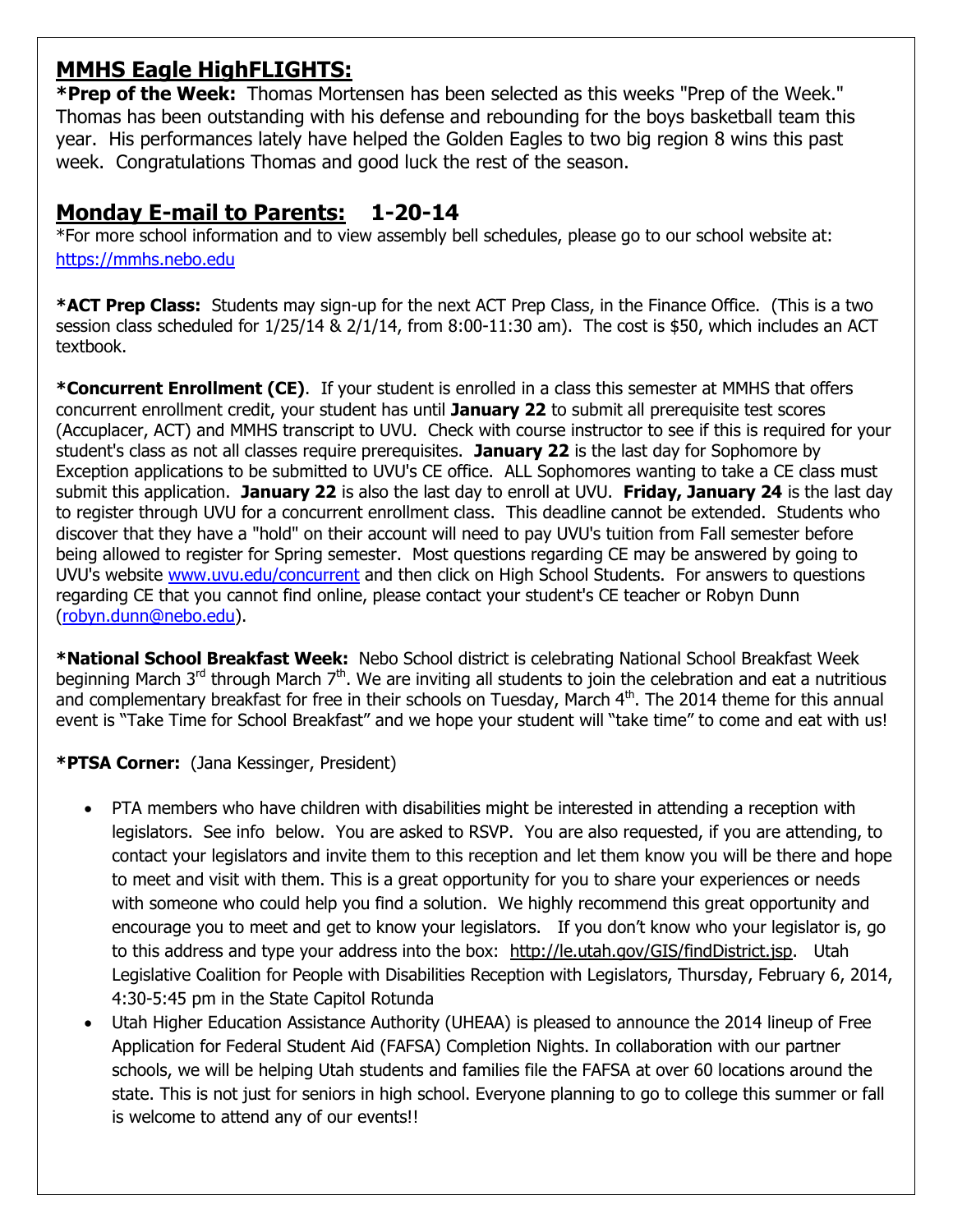Over the course of our FAFSA Nights (end of January through March), **we will be awarding four (4) \$500 scholarships to Utah high school and college students.** Here's the best part... All they need to do to enter is come to a FAFSA Night event and submit their FAFSA. If you are hosting your own FAFSA night, your students can apply for the scholarship as well. For more details, please see the "Events" section of our Facebook page ([www.facebook.com/uheaa/events\)](http://www.facebook.com/uheaa/events) or our Eventbrite page [\(uheaa.eventbrite.com\)](http://www.eventbrite.com/o/uheaa-utah-higher-education-assistance-authority-347715086). As always, if you have any questions please let us know. We are looking forward to a great FAFSA season! See you all on the road.

#### **Jan 20-24**

\*Jan 20

#### **NO SCHOOL – Martin Luther King Day**

\*Jan 21

**Club Day – We will be on a Club Day bell schedule (listed below).**

**(We will be taking Club group pictures during Club Time, so please try and not be late! Remember -- attendance is always taken during Club Time, so if you choose not to attend it will go against your attendance record.)**

School Community Council Mtg @ 3pm in the Eagle's Nest Conf Room

Girls' Basketball @ Wasatch

Boys' Basketball @ Wasatch

#### \*Jan 22

PTA Regional Reflections @ 7pm in MMHS auditorium

Karaoke Night @ 7pm in MMHS cafeteria

\*Jan 23

Region Drill Competition @ Timpview

\*Jan 24

## **Talent Assembly – We will be on a morning assembly bell schedule (listed below).**

Debate @ UVU (Time TBA) – (Jan 24 & 25) Wrestling Great Basin Grapple @ Delta High School (Jan 24 & 25) Girls' Basketball vs SHS @ MMHS Boys' Basketball vs SHS @ MMHS Stomp Dance: 8:30-11pm in the MMHS cafeteria  $*$ Jan 25 Debate @ UVU Wrestling Great Basin Grapple @ Delta High School Cheer Competition @ SHHS

## **Jan 27-Feb 1**

\*Jan 27 No calendar items \*Jan 28 Boys' Basketball @ SFHS Girls' Basketball @ SFHS \*Jan 29 No calendar items \*Jan 30 No calendar items \*Jan 31